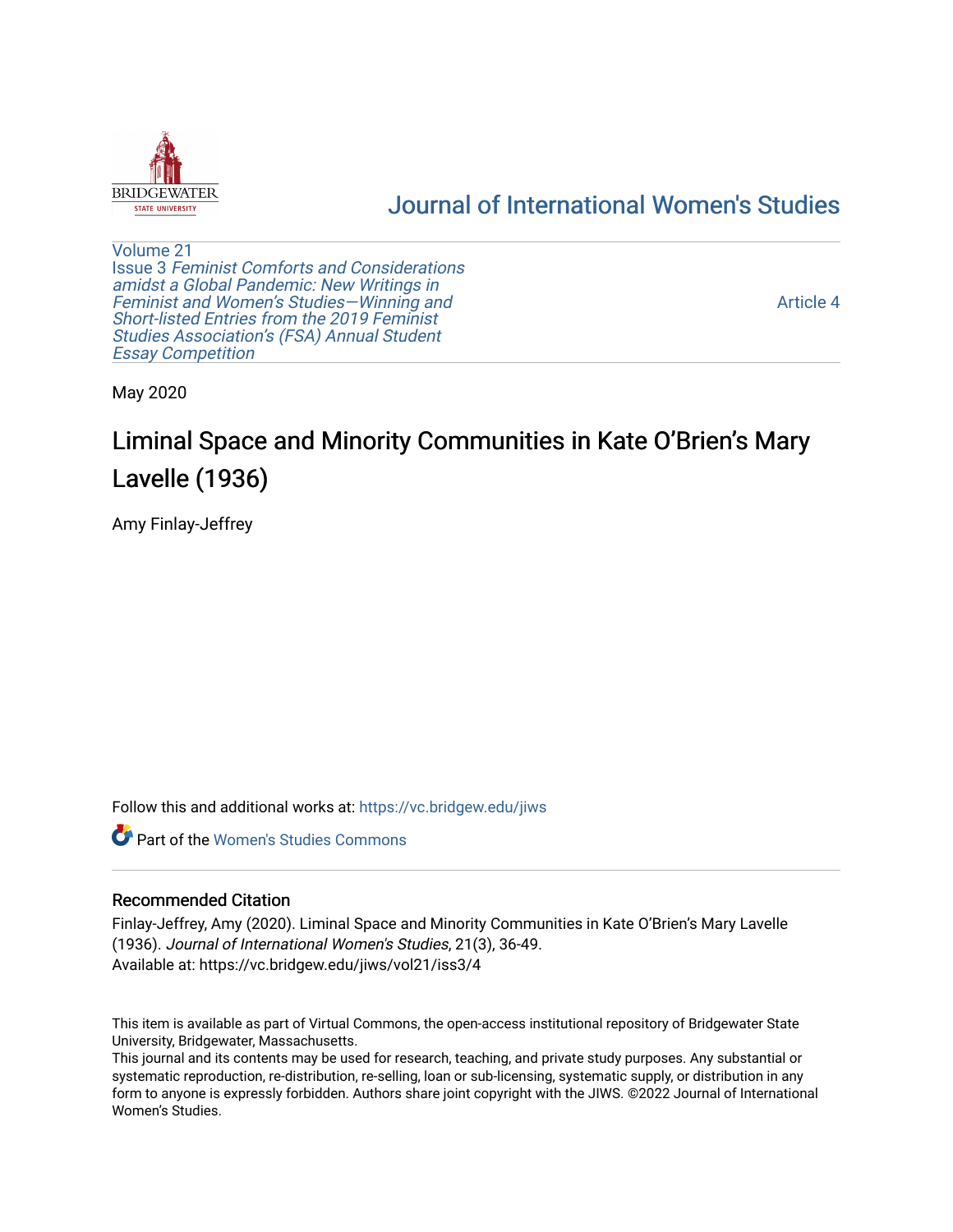Finlay-Jeffrey: Liminal Space and Minority Communities in Kate O'Brien's Mary Lavelle (1936)

This journal and its contents may be used for research, teaching and private study purposes. Any substantial or systematic reproduction, re-distribution, re-selling, loan or sub-licensing, systematic supply or distribution in any form to anyone is expressly forbidden. ©2020 Journal of International Women's Studies.

### **Liminal Space and Minority Communities in Kate O'Brien's** *Mary Lavelle* **(1936)**

By Amy Finlay-Jeffrey<sup>1</sup>

#### **Abstract**

Despite blatant references to homoerotic desire in Kate O'Brien's oeuvre — two of her novels *Mary Lavelle* (1936) and *As Music and Splendour* (1958) contain lesbian characters, whilst gay male characters appear in *Without my Cloak* (1931) and *The Land of Spices* (1941) — it is only in recent years that scholarship has considered O'Brien as a writer of homosexual themes. There are obvious reasons as to why the lesbianism in O'Brien's work and others who wrote about it during the mid-twentieth century has suffered from such neglect. It is only since second-wave feminism that an academic critique of sexuality has seemed appropriate to the academy. Tom Inglis notes that in comparison to British cultural history 'the lack of research into the history of Irish sexuality is puzzling, although it corresponds to a general lack of interest in sexuality in Irish academia' (10). Before 1990, there were few references to lesbianism in criticisms of O'Brien's novels. Emma Donoghue explains this as 'not so much by covering up her bonds with other women, as by denying those partnerships were of any relevance to her work … most of those who have written on Kate O'Brien have simply avoided the lesbian issues in her work' (*Out of Order* 37). Drawing on anthropological ideas pertaining to liminal space, this article seeks to discover how twentieth century Irish author Kate O'Brien's construction of queer communities in novel *Mary Lavelle* (1936) can be understood as liminal spaces that exist in opposition to governing heteronormative ideologies. I propose that Ireland is configured as a closeted space in *Mary Lavelle*, and upon leaving Ireland, O'Brien's lesbian characters can experience and experiment with different facets of their gender identity and sexuality and enter into what I define as a space of queer liminality.

*Keywords:* Kate O'Brien, queer, liminality, space, gender

#### **Introduction**

Irish novelist and playwright Kate O'Brien's third novel, *Mary Lavelle*, a book, 'traditional in form but subtly radical in content' (Tighe-Mooney 125) was banned in Ireland on 29<sup>th</sup> December 1936 by the *Censorship of Publications Act* of 1929. As an exploration of female agency and nonnormative sexuality, *Mary Lavelle* was amongst a number of Irish books banned under the premise that they were 'indecent or obscene or advocated the unnatural prevention of conception or the procurement of abortion' (Article 6:1). Indecent in this context referred to a work that was 'suggestive of or inciting to sexual immorality or unnatural vice or likely in any other similar way to corrupt or deprave' (Article 2). The novel follows Mary, an engaged Irish governess who, whilst working in Spain, has an affair with the married son of her employer. It is traditionally assumed

<sup>1</sup> Amy Finlay-Jeffrey completed a PhD examining spaces of queer liminality within Irish lesbian fiction from 1872- 2017. She currently teaches English in Queen's University Belfast. Interested in the intersections between literature and spatial anthropology, she has published on contemporary Irish writing and is currently in the processes of writing a monograph entitled *Towards a Queer Liminality*.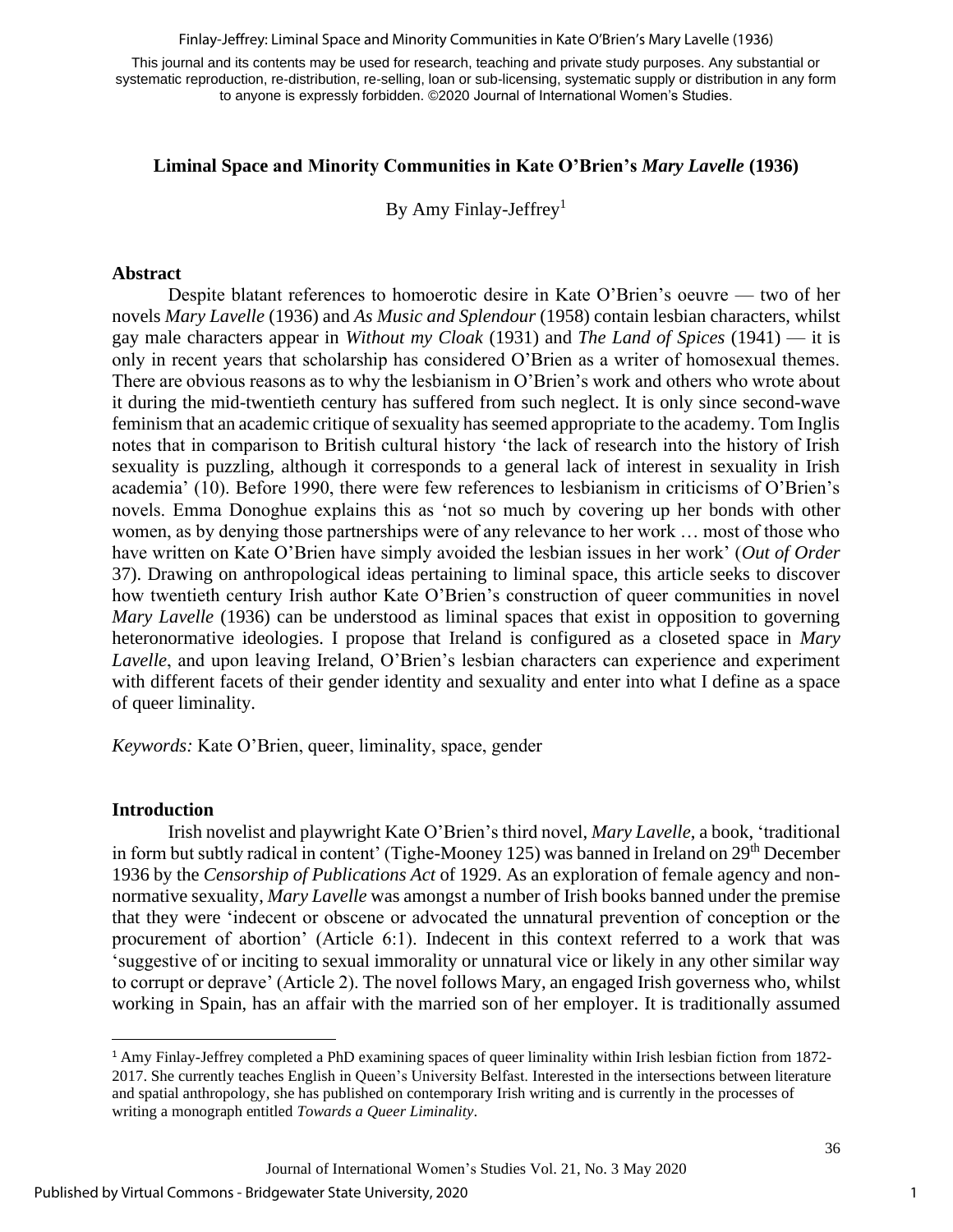that the reason *Mary Lavelle* was banned was due to its depictions of Mary's premarital sex with a married man — made all the more provocative considering she is portrayed as the sexual initiator — but other factors such as fellow governess Agatha's confession of lesbian desire for Mary or the implied sexual licentiousness of the local priest may also have contributed to its prohibition.

Despite blatant references to homoerotic desire in Kate O'Brien's oeuvre — two of her novels *Mary Lavelle* (1936) and *As Music and Splendour* (1958) contain lesbian characters, whilst gay male characters appear in *Without my Cloak* (1931) and *The Land of Spices* (1941) — it is only in recent years that scholarship has considered O'Brien as a writer of homosexual themes. Rediscovery is a word that surrounds O'Brien — she was a popular and well-read novelist in Britain throughout the 1940s before falling into obscurity for decades, only to be rediscovered and subsequently republished in the 1980s. In 2005, Penguin reissued her final and most overly lesbian novel, *As Music and Splendour* which had been out of print for many years. In 1993 Emma Donoghue lamented that 'lesbian historians and critics seem never to have heard of her or know of no Irish context of "Irish lesbian fiction" in which to place her' (*Out of Order* 37). Lacking a place in an established literary tradition of Irish lesbian writing, criticism on O'Brien has tended to focus on other themes in her work. Critics interested in situating O'Brien in an Irish context have gravitated towards reading her as a writer of the emerging Irish Catholic upper middle class, as a writer interested in the construction of Irish and Spanish national identities or, most commonly, as a realist. Notwithstanding the fact that Kate O'Brien can comfortably be classified as a writer of all of these themes, the academic predominance on these aspects in her work has diluted her corpus of its most potent and radical subjects. Whilst the feminist aspects in her work has since been examined by contemporary scholars, the lesbian elements in her work have been neglected by all but a small number of academics.

This article proposes that the descriptions of the communities frequented by the governesses in O'Brien's *Mary Lavelle* (1936) can be interpreted as what queer theorist Alan Sinfield describes as 'minority communities' (103). Sinfield defines 'minority communities' as alternative sites of kinship for queer people that exist as alternatives to heteronormative ones, or, as Kath Weston refers to in the title of her book on queer kinship, *Families We choose* (1991). Reading *Mary Lavelle* in this way may advance theoretical understandings of Sinfield's concept, to explore how concepts pertaining to space and the concept of liminal space as derived from anthropology also offers the characters the freedom, to differing degrees, to exist in opposition to governing heteronormative ideologies. In this regard, liminal space confers a queer liminality that offers a certain liberation from the ideologies of Ireland. In this original reading, Ireland is configured as a closeted space, and once they leave, they can experience and experiment with different facets of their gender identity and sexuality and enter into a space of queer liminality. This article will consider the concept of minority communities in O'Brien's novel, before detailing specific spaces of queer liminality throughout the text. A queer reading of O'Brien therefore seeks to recover and provide an alternative reading of this historically overlooked female Irish author.

Derived from the Latin word *limen*, meaning threshold, in anthropology the liminal is a transitory moment that is representative of being in-between. The fluctuating nature of liminality can be considered in a positive fashion. Roísín O'Gorman proposes that, 'the liminal holds a promise of growth, change and possibilities' (104). Such descriptions recall the fluidity associated with the word queer. Eve Kofosky Sedgwick posits that 'queer names an open mesh of possibility ... lapses and excesses of meaning when the ... elements of sexuality ... cannot be made to signify monolithically' (8). By its very nature queer celebrates ambiguity and can be said to celebrate the fluidity offered by the liminal space. These definitions, however, are not to be understood as static.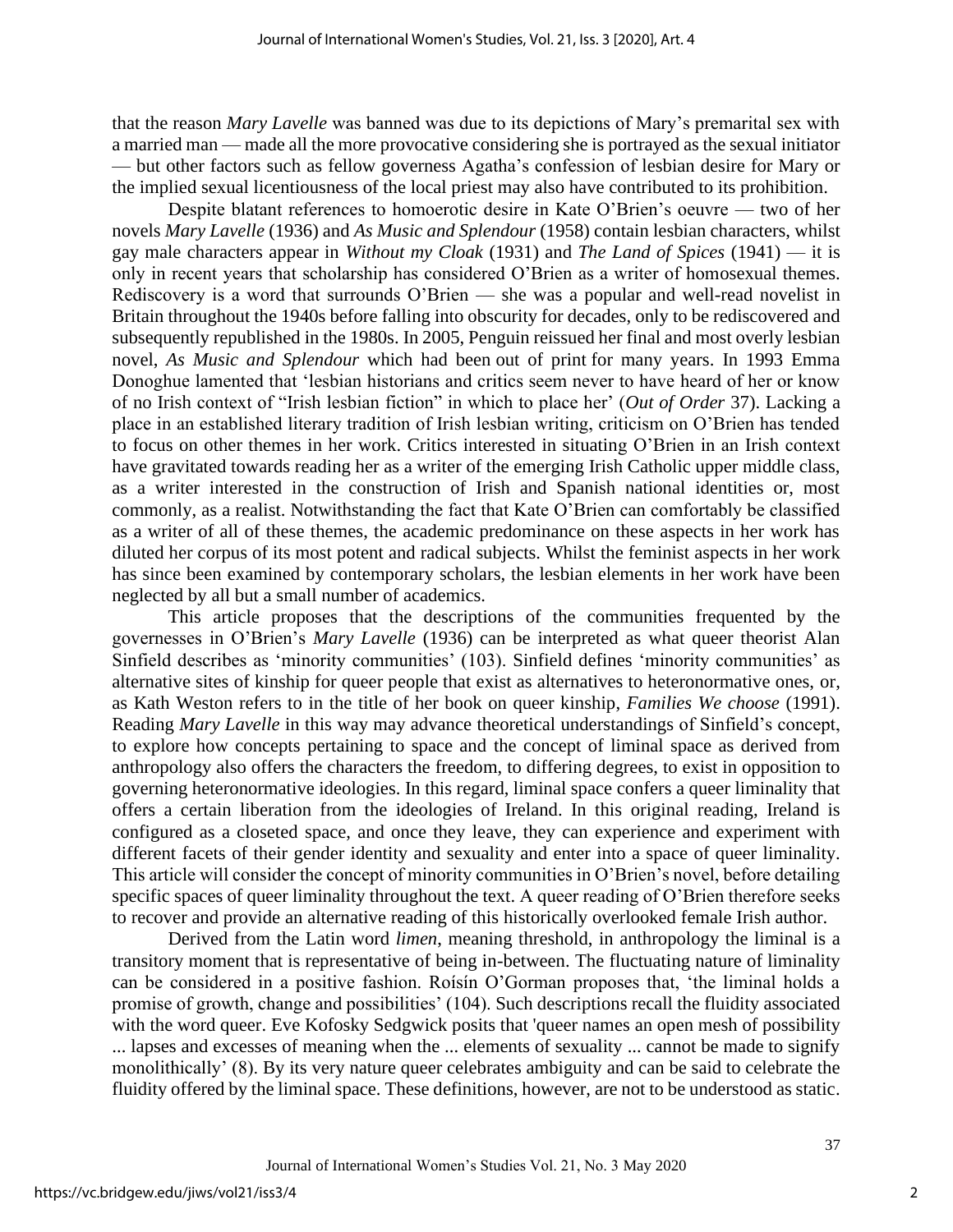Rather, they assist in examining the points of intersection between queer and liminal space. From this perspective I argue for what could be defined as a space of queer liminality that exists in Kate O'Brien's *Mary Lavelle*.

# **Mary's Liminality**

The prologue to *Mary Lavelle* describes a state of liminality: a theme with which the narrative is concerned. In the prologue, Mary is crossing the Pyrenees mountains in a train (xiii). Travelling is associated with liminality as it is associated with border crossing and thresholds (Thomassen 16). Mary's physical border crossing in this scene anticipates the transgression that she will commit in Spain as well as her metaphorical journey from naivety to wisdom. Writing on the temporality of liminality, anthropologist Bjørn Thomassen states that 'single moments, longer periods, or even whole epochs can be liminal' (16). In *Mary Lavelle*, through her status as a temporary worker in a foreign country, Mary enters into a liminal space. This is reflected in her description of travel as granting her the ability to enter into an in-between space as neither daughter nor wife before she gets married and undertakes the next societal rite of passage into matrimony:

To go to Spain. To be alone for a tiny space, a tiny hiatus between life's two accepted phases. To cease being a daughter without immediately becoming a wife. To be a free- lance, to belong to no one place or family or person – to achieve that silly longing of childhood, only for one year, before she flung it with all other childish things upon the scrapheap. (30)

It could also be argued that in *Mary Lavelle* the community of Irish governesses exist in a liminal space as they exist in an in-between role between inside/outsider. The majority of governesses are clearly dissatisfied with their lifestyles and exist on the periphery of Spanish society which they are not fully integrated into, often by choice. Mary anticipates that she will live in a liminal existence between teacher and foreigner when in Spain:

But to everyone she would be a foreign and more or less a satisfactory machine. She would be unobserved, uncherished and, she hoped, unreproved. She had in fact put on a cape of invisibility, from under which, however, she could use her unlearned eyes with circumspection and in peace. (33)

Anthropologist Victor Turner writes how invisibility is a condition of liminality (359). The text repeatedly illustrates the social ostracisation of the governesses. Governess Agatha argues that 'we come out here with the good old Irish small-town notion that we're ladies — and then by degrees we discover we're — nothing. It turns us into — what you see' (177). This ghosting is to an extent self-induced; the majority of the misses have consciously refused to assimilate into their adopted culture, refusing to learn the language and keeping to their Irish customs, clinging to their 'violent and terrible Irish purity' (81). As the narrator notes:

These women were too lonely, unimportant and unamused to be graceful or gracious; they were too poor to be decorative, and their only social intercourse with each other — slowly exasperating and starving them, they learnt in jealously and self-defence, to give each other no more than the roughest camaraderie. (82)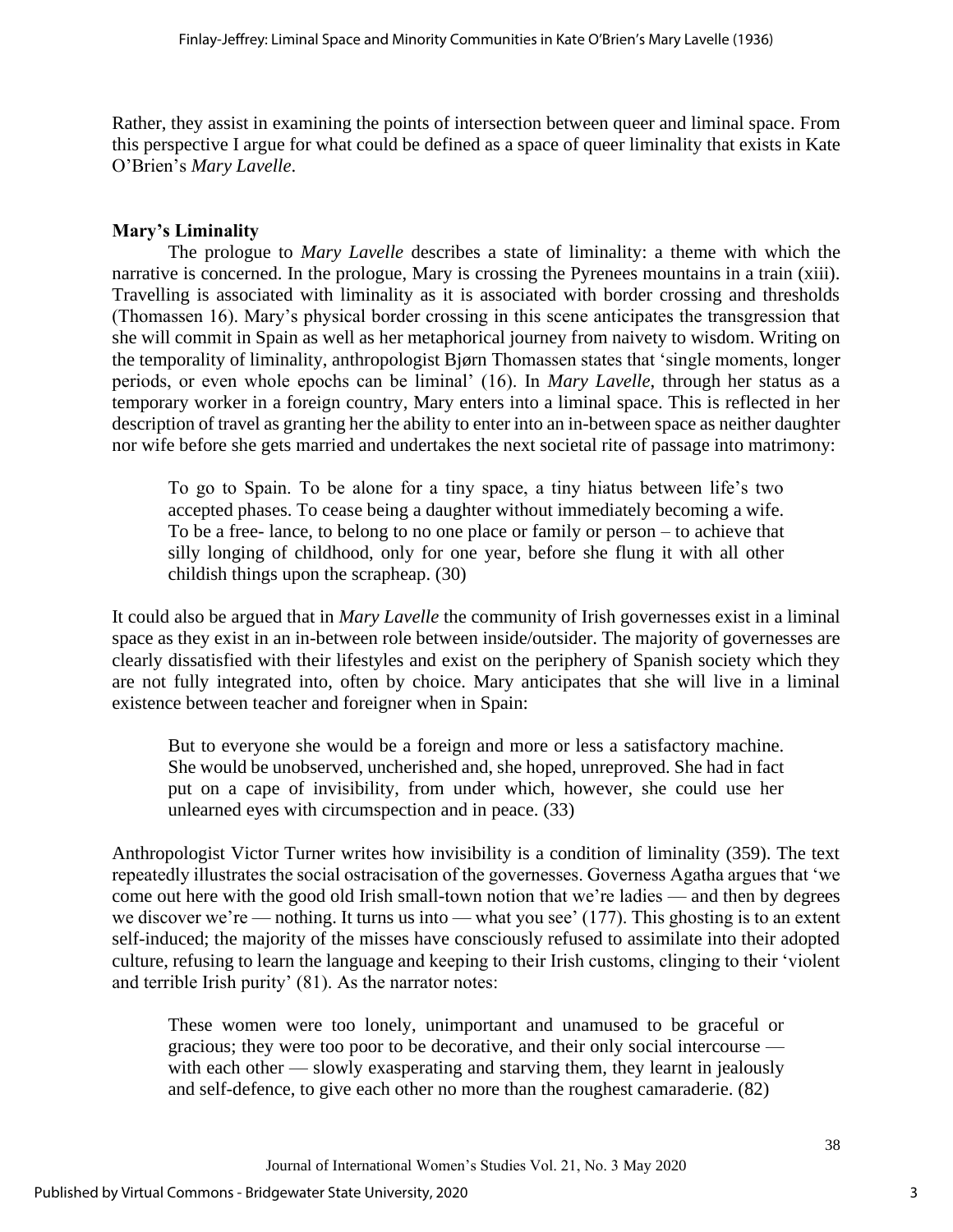Theories of identity and migration by Julia Kristeva have provided an important understanding of how Irish women have negotiated their position in the nation state. Identity, according to Kristeva, is based upon exclusion, either at a national or individual level. In *Nations without Nationalisms* she notes that 'women have the responsibility of being boundary subjects' (35). Such descriptions posit women as existing in a liminal position within the nation; but for Kristeva this is a positive liminality, as they can subvert entrenched nationalisms. In Ireland in the early years following independence, rigid gender roles were solidified. As is often discussed by critics, the role of women was associated with domestic space. The 1937 Constitution confirmed wifehood and motherhood as the natural state-approved role for Irish women. It is relevant that *Mary Lavelle* is set in 1922 which was the founding year of the new Irish nation and therefore coincides with the strict gender formations that the Irish state would come to embody.

#### **An Irish closet?**

In *Mary Lavelle*, Ireland is configured as a closeted space that cannot accommodate women who do not fulfil the traditional female spousal and maternal role. Given the insistence on culturally validated forms of female identity in post- independent Ireland, Ed Madden has argued that any expression of homosexuality in Ireland 'constitutes a diasporic project' (8). Tina O'Toole proposes that 'migration is central to the Irish coming out story, [and] that same sex desire in Irish literature is almost always represented as occurring abroad' (131). Given this literary precedent, Ireland can be considered as a space synonymous with the gay closet and the characters must leave Ireland in order to explore their sexual identity. According to Agatha, the women have come to Spain, because their 'parents had no money to spend on us and saw no likelihood of getting us husbands' (178). Failing to conform to the Irish ideal of womanhood, the women cannot be absorbed into the nationalist trope of Irish female identity. As a result, they are therefore literally and metaphorically expelled from their home nation. Robert Miles argues that the creation of a nation ultimately produces outsiders which are reminders of that which the nation has abjected. The women as unmarried, surplus spinsters constitute 'an untidy reminder of what the nationalist myth of seamless origin cannot absorb' (31). Due to their failure to conform to socially acceptable versions of Irish female identity, the governesses must leave Ireland and symbolically come out of the Irish closet into a different nation. Whilst their lives in Spain grant them more autonomy than they would experience in Ireland the women are not fully accepted in Spanish society. Being 'nothing', the women are ghostly presences which exist on the margins of their adopted society. In this reading the governesses exist in a liminal in-between space where they are neither fully accepted into society nor fully expelled from it. Their rejection from the home nation is solidified by the fact that they can never return, as Agatha explains to Mary: despite the fact that the majority of the governesses detest their employment and cling to their native customs, they cannot return to Ireland as 'most of us have no one to go home to, and no way to keep ourselves alive, if we did that' (178).

The descriptions of the liminal and nearly invisible state in which the governesses live recall Terry Castle's descriptions of the apparitional lesbian. The invisibility of lesbians in western societal discourses and indeed in narratives that include lesbians, as implied by Owens Weekes, has led to the formation of what queer theorist Terry Castle has defined as the 'apparitional lesbian.'<sup>2</sup> As Castle notes:

4

<sup>2</sup> Moira Eileen Casey's doctoral thesis on Twentieth Century Irish lesbian fiction also draws on Castle's theory of the 'Apparitional Lesbian'. However, her reading argues against the erasure of the lesbian character in Irish literary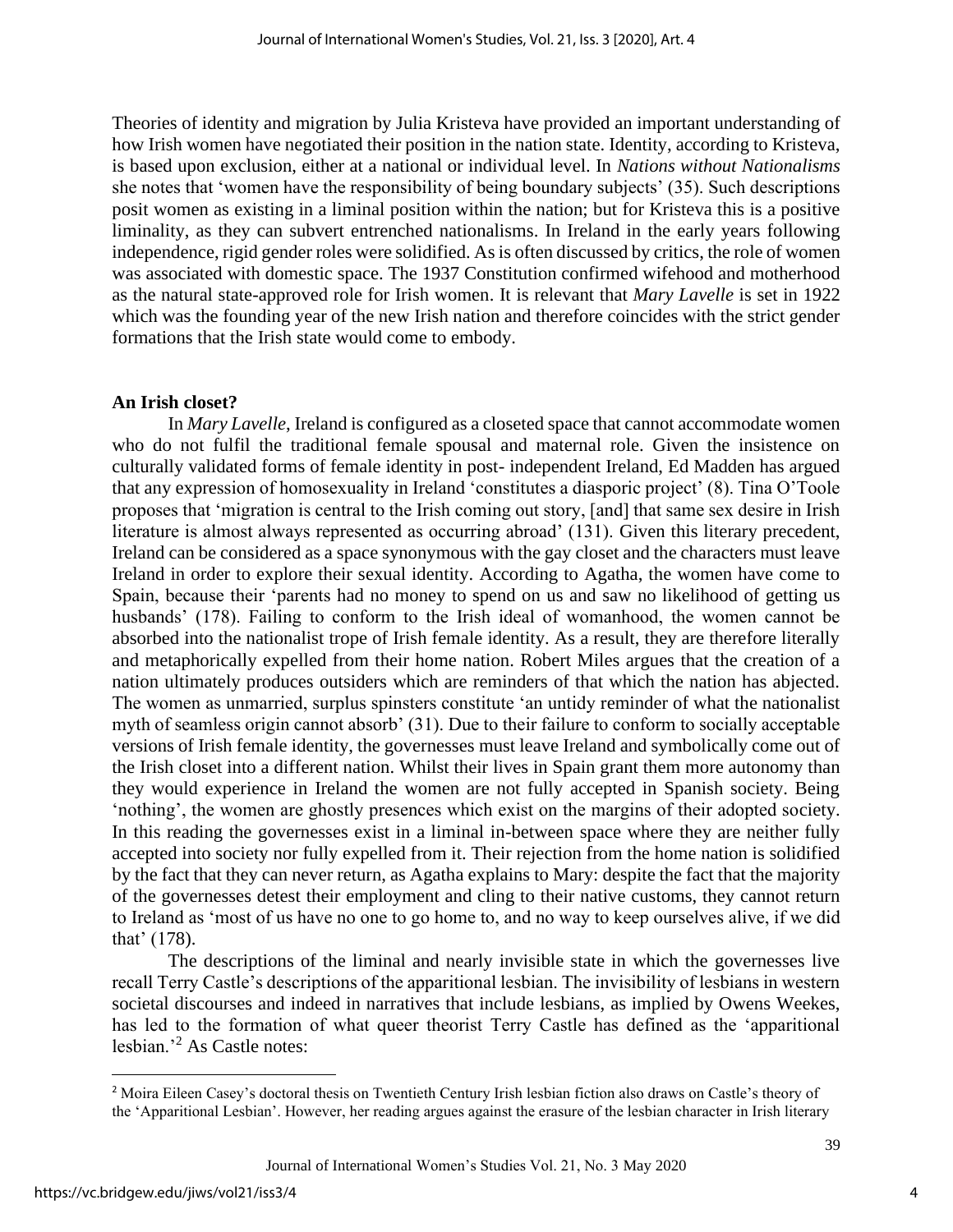The lesbian is never with us it seems, but always somewhere else; in the shadows, in the margins, hidden from history, out of sight, out of mind, a wanderer in the dusk, a lost soul, a tragic mistake, a pale denizen of the night …Why is it so difficult to see the lesbian — even when she is there, quite plainly, in front of us? In part because she has been 'ghosted' or made to seem invisible — by culture itself (3-5).

In lieu of an official accessible literary history, they exist in a world that straddles visibility and invisibility, or as Castle asserts, lesbians have been 'made to seem invisible by culture itself' (3- 4). In Irish society, it is perhaps not an arbitrary task to recognise the analogy between nuns and lesbians. Given O'Brien's interest in demythologising the 'accepted' roles for women in Irish society, through her critique of the institution of marriage, a common trope in her fiction and one pertinent to *Mary Lavelle*, is that the alternatives that she creates to heterosexual unions are positively rendered. One such alternative is the convent.

Kate O'Brien's corpus is generally favourable towards nuns and they are shown as presenting a positive, alternative way of life for women.<sup>3</sup> Mary Breen writes that in Kate O'Brien's later works such as *The Land of Spices* (1941) and *The Last of Summer* (1943), 'the family is replaced by a successful community of women [in the convent who seek] autonomy and agency outside the home and marriage' (188). The positivity with which O'Brien views nuns is already evident in *Mary Lavelle.* The novel only includes one nun, Mother Liguori who taught Mary history at her convent school and who acts as the facilitator of Mary's self-development. It is at her suggestion that Mary takes up a position in Spain as a governess, a fact, as noted by Heather Ingman, that 'mirrors the actual situation in Ireland at the time, when convents like the one Kate O'Brien herself attended had excellent networks in Europe and often sent young Irish women to study abroad' (180). Similarly, to the community of governesses in *Mary Lavelle*, nuns also exist on the limen borderland in society in a place between inside and outside of society. It is significant that all of O'Brien's lesbian characters are described as nunnish. Agatha Conlan considered joining the convent before deciding that she was 'not saintly just religious' (180).

Kate O'Brien, a 'Catholic agnostic' (Reynolds 118), did not join with other members of the modernist movement in their often-virile attacks on institutional religion. It is clear in her works that religion, specifically the Catholic religion into which she was born is an obvious concern. Whilst she vehemently disagreed with the insular, puritanical and patriarchal brand of Catholicism that would be later personified in de Valerian Ireland, she was enamoured by the elevation of female idols within the Catholic Church. In particular she was interested in St Teresa of Avila, a sixteenth-century Spanish nun, a figure whom she regarded as an exemplar of female courage and strength and of whom she wrote a biography (Tighe-Mooney126). An undated film script which she wrote, but which was never produced, *Mary Magdalene*, made a bold assertion that Mary Magdalene and Mary mother of Jesus were the same person. By portraying the Virgin Mary as an independent and self-assured woman, as she did in the film script, we can better understand O'Brien's concern in viewing religious women as powerful (Mentxaka *Fiction* 127). This also suggests that she was attracted to the importance of the Marian tradition in the Catholic Church and saw it as being empowering to women. This can partly explain why O'Brien was attracted to

texts. Casey argues 'for when lesbian characters and examples of lesbian desire surface in the works of two of Ireland's celebrated and critically acclaimed women writers - Kate O'Brien and Molly Keane — it would seem that the Irish lesbian is in fact "in the midst of things"' (72).

<sup>3</sup> In *As Music and Splendour* however, the nuns exploit Rose and Clare's musical talents for their order's own material gain.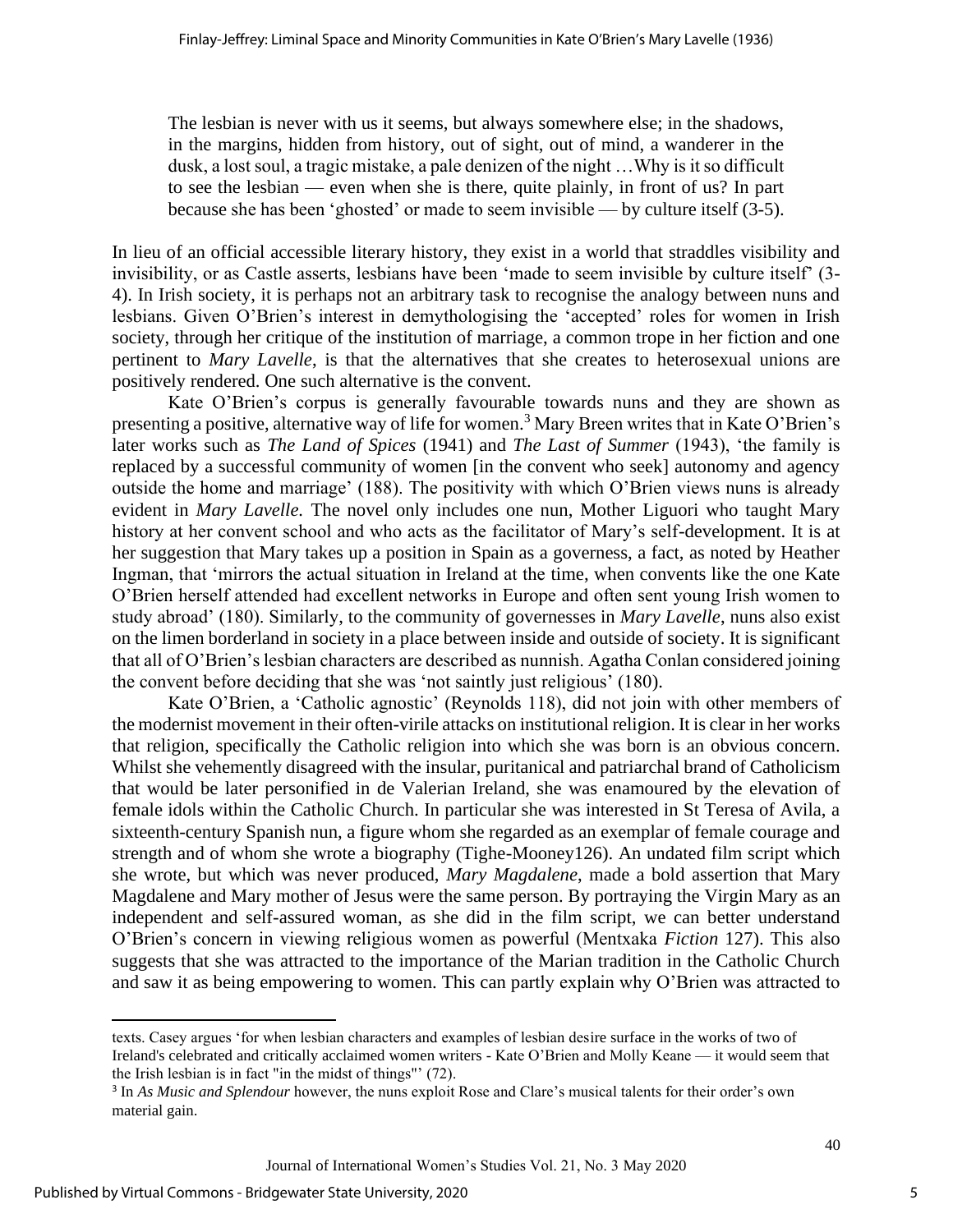Catholic mystic writers such as St John of the Cross and St Teresa of Avila and why O'Brien herself considered joining a convent. Aintzane Legarreta Mentxaka notes how 'her interest in reclaiming the Magdalene exemplifies O'Brien's attitude towards Christianity' (*Catholic Agnostic* 97). This is not, however, to overstate the liberty that O'Brien allows her nuns. Subject to male ecclesial authority their freedom is compromised by their obedience to a system which endorses patriarchal values. Rather, my assessment of nuns in O'Brien's work agrees with Elizabeth Cullingford's assessment that 'although their independence was always compromised by their allegiance to a patriarchal culture … [the convent] offered in their time a greater degree of autonomy for women than was available in the world' (34).

In *Mary Lavelle*, the community of governesses in the Spanish town of Altorno functions as a substitute convent. Similarly, to the convent, the in-between positioning of the governesses in society does allow the women a greater degree of autonomy to transgress expected codes of female behaviour. Moira Casey proposes that this community 'is clearly rendered in opposition to the heterosexual social world that either controls women through marriage or rejects them' (75). This is not however to propose that this community is a fully liberating space as, in their rigid insistence of class boundaries, many of the governesses actually replicate many of the values of the heterosexual world, with the exception of O'Toole and Agatha. The women who belong to this community come from the same demographic that attracted women to Irish convents in the early years following the formation of the Free State: the Irish middle classes. As the narrator notes, 'these women came undoubtedly from impoverished wings of that not easily definable section of society, the Irish Catholic middle classes' (80). For women who lacked the option to become wives and mothers, or to live independently as 'spinsters', the convent was a viable option. The link to the convent and the governesses is made clear by Agatha who notes that two former governesses 'have become nuns' (178).

Queer theorist Alan Sinfield has spoken of the construction of minority queer communities which function as alternatives to heterosexual ones. He acknowledges 'most of us [homosexuals] are born and/or socialised into (presumably) heterosexual families [and that] we have to move away from them, at least to some degree; and into, if we are lucky, the culture of a minority community' (103). In *Mary Lavelle*, the community of governesses' functions as a 'minority community' which, to a certain extent, both challenges and replicates hegemonic societal rules. The spatial dynamics of the governesses reflect this. The café Alemàn where the governesses frequent is a space associated with liminality as it reflects their insider/outsider positioning in society. Despite it being a public space, the women do not integrate with other people. Mary reflects that 'there seems to be a lot of misses' (69) in the café, illustrating their marginal status within wider society. O'Toole declares that 'we of the underworld make a home from home of it' (69) which further illustrates the liminal position of the governesses. In the café the governesses are allowed to indulge in behaviour that, in Mary's estimation, is unacceptable for 'genteel' women. In this regard the café is a space of queer liminality where they can speak, to a certain extent, unconstructed by normal societal conventions. The brazen conversation and outspokenness of the governesses initially repulses Mary, who is accustomed to women, much like her subservient Aunt Cissy, who 'never stood up for anything, never took anyone's part, never uttered an opinion' (21). The women in the heterosexual matrix, as represented by Mary's aunt Cissy, conform to behaviour deemed acceptable for Irish women; 'her mother, aunts and grandmother had been restrained and low-voiced women' (80). In comparison the misses' counter cultural behaviour in the café initially appears vulgar to Mary:

6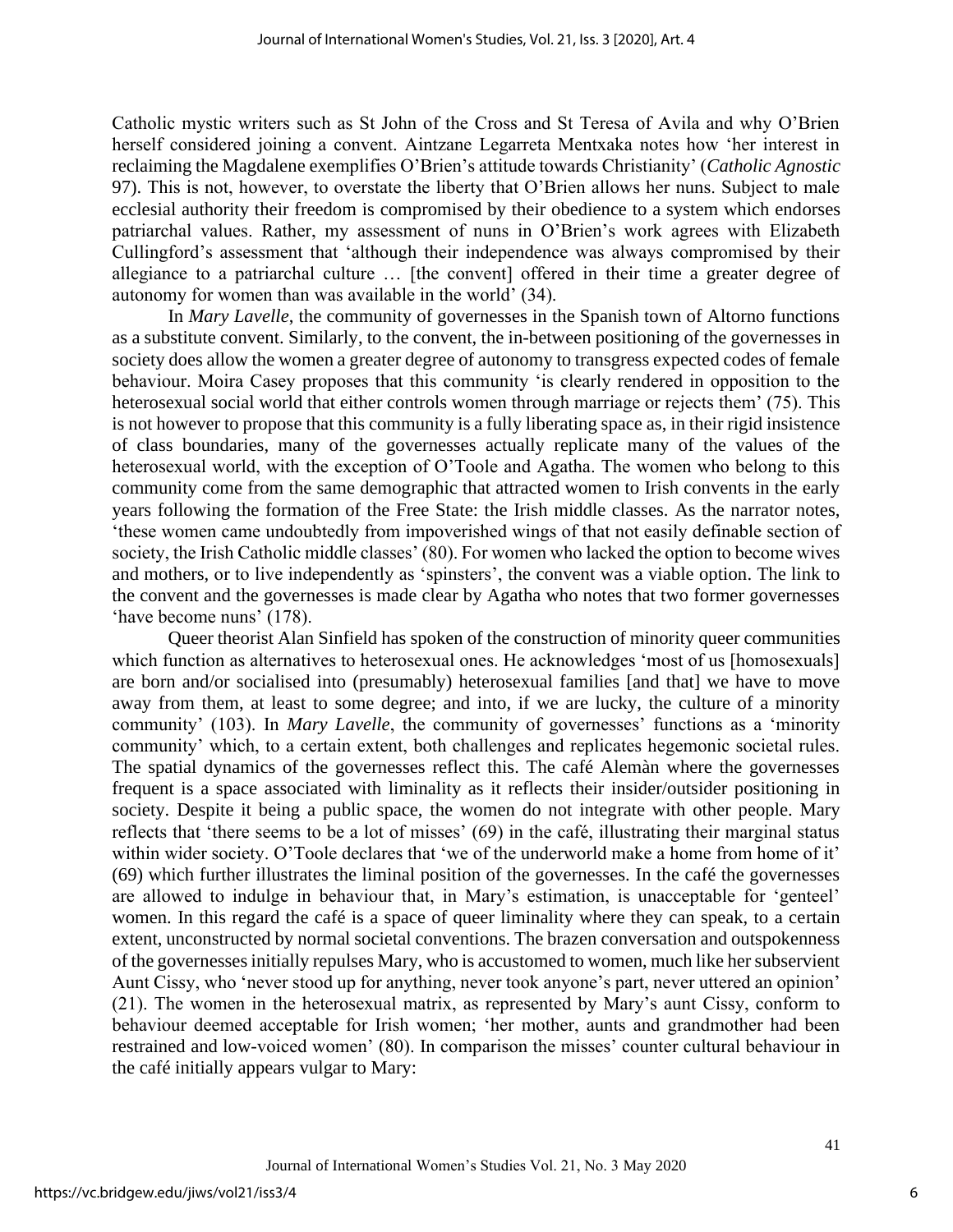Mary wondered if she would get used to these personal comments. She found the crudity of the misses' intercourse surprising; their rudeness to each other, their use of surnames *tout court*, their interest in the male sex, their prudery, their vindictive attitude towards their employers, and non-intelligent insolence towards the life that went on about them, their obvious poverty and social isolation, their distorted selfrespect, their back handed decency and *esprit de corps* — these distinctions of which this first afternoon's acquaintance gave her a considerable indication, made up a sad but novel picture. (80)

Having learnt that 'the *sine qua non* of becoming a miss was not so much that one should be genteel by birth as that the veneer of gentility should have been sufficiently lacquered on by education in a good-class convent school' (81), Mary is only attracted to two of the governesses: O'Toole and Agatha. In varying ways these women do not conform to the rules established by this insular community. It is significant that it is in the café that Mary first encounters Agatha:

She had a pale, fanatical face, nobly planned but faltering below the large eccentric nose to a too mobile, too bitter mouth. 'What beautiful eyes!' Mary thought. They were deep blue and full of light, with black brows arching delicately. (74)

Agatha's introduction is foreshadowed by negative comments from the other governesses who describe her as a 'lunatic' (73). Katherine O'Donnell details that 'Mary's observations might be read as innocent and naïve, but it also succeeds in unsettling the generic depiction' (85). Not only do Mary's comments unsettle but they could be said to queer normative descriptions of female beauty. In this reading the space of the café confers a queer liminality, where Mary, similarly to the governesses can think in a way that is unexpected of her, by regarding Agatha as beautiful as opposed to her prevalent description as odd.

Ingman has provided an illuminating reading of the foreigner in *Mary Lavelle*. She explains how at the end of the novel, having discovered autonomy and desire, Mary cannot remain in her native country as her new identity is one which is not culturally validated. Mary 'has become akin to the Kristevan abject, that which has to be excluded from the self or the nation in order for identity to form' (182). The abject is something which disturbs social consciousness; it represents a taboo and unsettling element which does not assimilate into social hegemonies. As such, the abject must be expelled from society. I would like to further Ingman's argument by suggesting that in *Mary Lavelle*, Agatha is an abject figure. Agatha challenges the modes of identity as indoctrinated by both her native Irish and adopted Spanish communities. Having assimilated into Spanish culture more so than the other misses, Agatha can speak Spanish 'like a native' (72), a skill that most of the other governesses have failed to achieve.

Agatha is not altogether free from the stereotyping that hallmarked early twentieth-century lesbian descriptions. As is often argued, Radclyffe Hall's Stephen Gordon in *The Well of Loneliness* (1928) established a precedent for literary portrayal of lesbians as mannish and angry. Agatha fits this description. Donoghue notes how Agatha has 'the mark of the martyred androgyne' (*Out of Order* 42). Initially described as 'a bitter pill' and 'the crossest woman in Spain' (23), she embodies the early twentieth-century medical description of the lesbian who was commonly presented as a sullen and hysterical figure (Faderman 57). Physically Agatha has a spectral appearance, she is described as being 'tall, pale and thin' and a 'very hungry-looking woman' (73). Being 'just not like the rest of us [the governesses]' (3), her difference is palpable. Agatha is an abjected figure of the Irish nation. As an outspoken woman and a lesbian, she is more radical a

7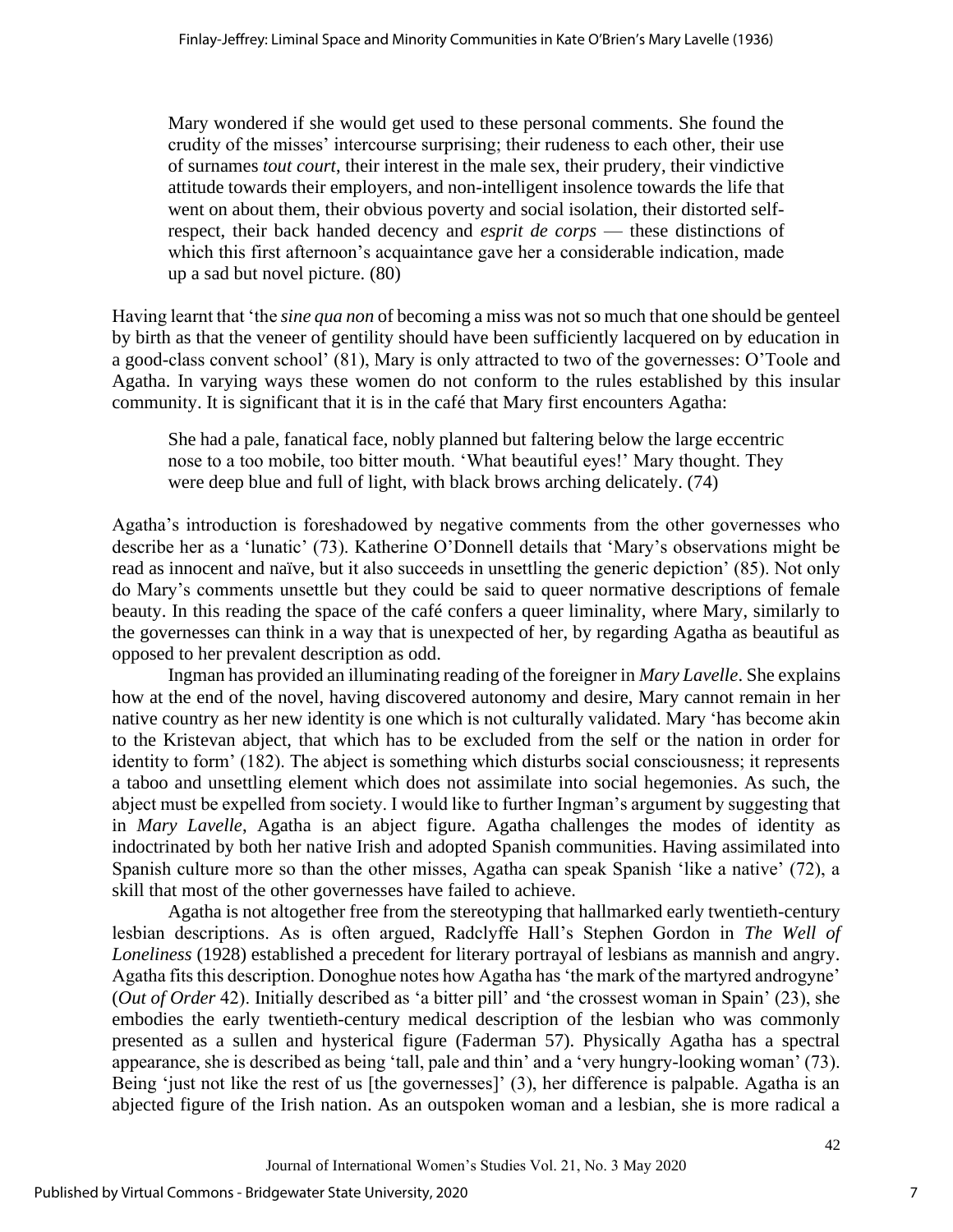threat to the national construction of female identity than Mary. Although more sexually transgressive because of her affair, she is still firmly imbricated in the heterosexual matrix.

#### **Agatha's closet**

Writing on the spatiality of the closet, Brown details that, in its original etymology, a closet 'referred to a small private room used for prayer or study. By the early seventeenth century it referred specifically to a small room or cupboard, while later that century it was resignified to connote "private" or "secluded"' (5). Agatha's room is a type of closet; its religious descriptions associate it with the closet's clerical origins. It is described as 'immaculate and as impersonal as a monk's' (84) – and recalls for Mary a nun's bedchamber in a convent:

[Mary] looked about her nervously — at the picture of the Holy Family above the bedstead; at the *prie-dieu* and the crucifix, the holy water font beside the door; the modest screen about the washstand … Above the writing table near the window a dozen books were stacked on a little shelf, all dressed in brown-paper covers, as nuns cover books. (87)

The room lacks anything that connects her to the outside world such as 'photographs' and 'odds and ends from life' (87). Agatha's closeted bedroom symbolically reflects her marginal status within the community of governesses as well as her closeted sexuality. Her bedroom is also physically removed from the rest of the house; there is a 'long corridor to Conlan's room' (84) highlighting her liminal positioning as neither insider/outsider within the family. To get to Agatha's bedroom they have to walk down a 'dark tiled hall' (84) which also associates Agatha with seclusion.

The view from Agatha's window is to a church, which again aligns her closeted private space to a religious space. Agatha's link to the convent is established several times throughout the novel. She admits to Mary that she had been tempted to join a religious order but her 'evil nature', perhaps a coded reference to her lesbianism, has stopped her from doing so (180). Unlike the other governesses Agatha wears a mantilla (73), a piece of clothing reminiscent to nun's wimple that is associated with religious occasions. Eibhear Walshe notes that 'Agatha Conlan is the first holy woman or secular nun in Kate's fiction' (*Writing Life* 66), further highlighting the link between lesbians and nunish characters. It is also significant that Agatha prays several times a week in a Carmelite Convent, the order to which Saint Teresa of Avila belonged to, and who according to O'Donnell, like Agatha 'struggled with her lesbian desires' (85). Irish lesbian fiction has found resonance with the order of the Carmelite nuns. Agatha's association with the Carmelites is interesting because, in Sheridan Le Fanu's 1872 short story 'Carmilla', the vampire/lesbian named Carmilla also recalls the religious order of the Carmelites.

Tellingly, Agatha is not the only character who is linked to the convent. Milagros, one of the daughters under Mary's care, is described by O'Donnell as 'decidedly queer' (81) because of her refusal to abide by the conventional gender roles expected of young debutante. Milagros muses that she might decide not to come out to society and instead will 'be a nun' (14). This is yet another instance of how the liminal space of the convent is associated with non-normative behaviours. There are several instances in the novel where Milagros defies traditional gender roles as she is overly political and generally outspoken compared to her sisters. Her mother wonders 'what sort of husband they would ever find for the queer child' (37) and when her brother Juanito is jokingly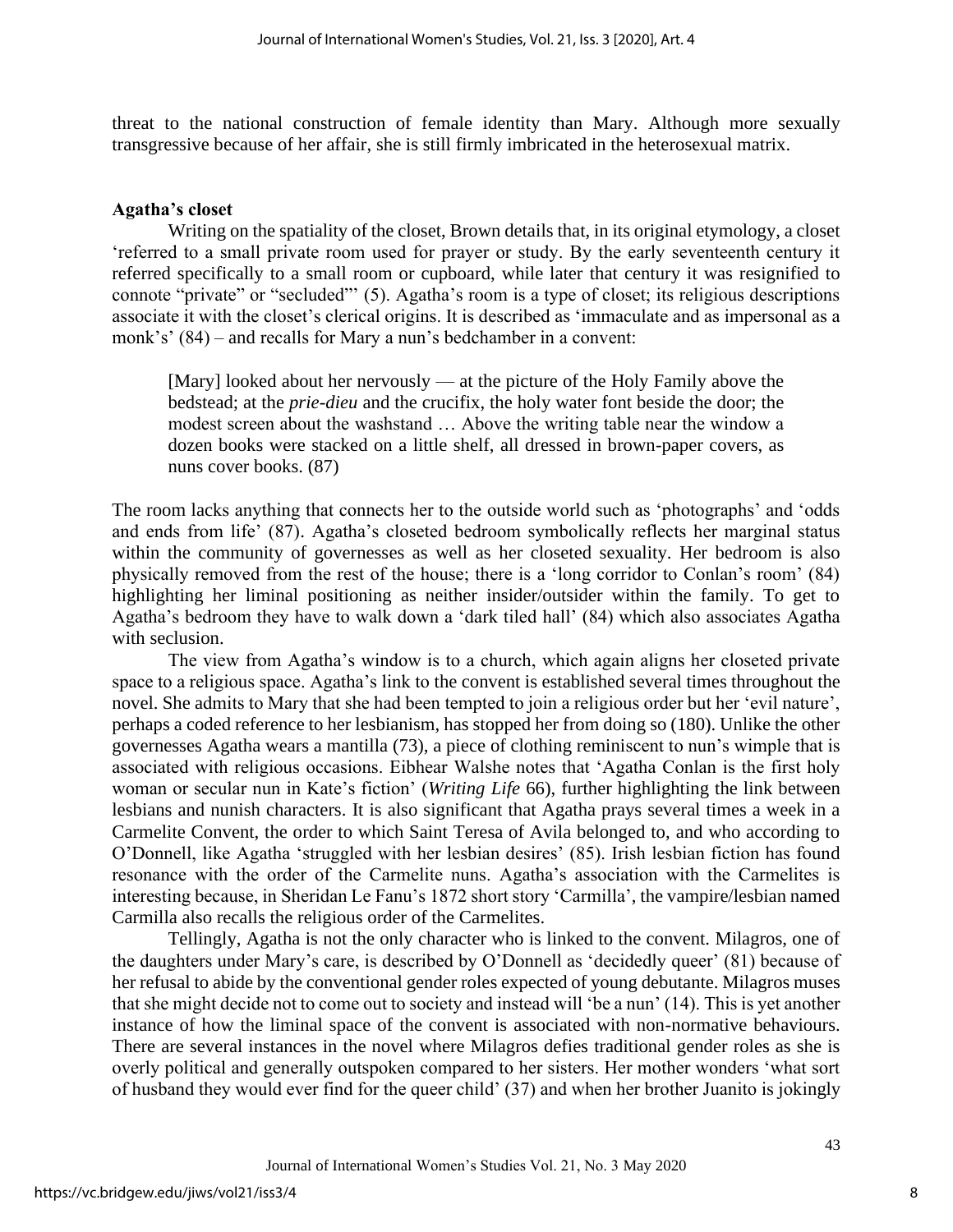referred to as one of 'Spain's great men', Milagros depicts herself as a man in stating 'there's room for more than one' (81).

The fact that Agatha is a devout Catholic is significant in *Mary Lavelle*. Sexuality in Kate O'Brien's novels is held in juxtaposition to Catholicism. Any discussion of lesbianism in her work naturally leads to a consideration of how it is held in an uneasy tension with a Catholic moral code. Despite Eamon Maher's declaration that 'in the course of the twentieth century, it is hard to find too many Irish novels which grapple in a searching manner with questions of Catholic faith' (489), the interface between desire and Catholicism is a main concern in both *Mary Lavelle*, as well as in O'Brien's oeuvre at large. Walshe writes that in O'Brien there is 'the melancholy of the lapsed Catholic, at odds with the sexual codes of her religious education yet still enraptured with the beauty of its ceremonies and its liturgy' (*Writing Life* 2). According to Joanne Glasgow, writing on the Catholic Church in the twentieth century:

When one begins to look at church teaching about sexuality as it was generally interpreted, two major factors emerge — first, the erasure of women as instrumental agents of sexuality, an erasure which is itself a result of deep misogyny in the church; second, the instrumentality of language itself in determining the reality of individual acts. (248)

The erasure of women as sexual agents is not limited to Catholic teaching but corresponds to a general sentiment throughout western societies which saw women as non-sexual beings. In *Mary Lavelle* it is notable that Mary's fiance John claims to fall instantly in love with her from across a crowded room, but it is impossible for a woman to experience a similar sentiment; 'he was in love then and for ever, but that sort of thing never happened to a girl' (160). Sexual desire was thought to belong exclusively to men. According to Glasgow 'lesbianism did not exist as a Catholic reality' (243) because the phallocentrism of society rendered such sexual expressions impossible. In its rigid enforcement of sexuality as a heterosexual construct in catechisms and in official doctrine, the non-existence of lesbianism in Church documents lead some twentieth-century lesbian writers to convert to Catholicism. Sensing this omission, they were able to reconcile their religion with their sexuality.<sup>4</sup> Emma Donoghue has questioned the extent to which the Catholic silence regarding lesbianism may be taken as an endorsement of it. She explains that the Church's silence on lesbianism may have been in an effort to avoid publicising it. She notes 'I was taught by nuns who never mentioned female masturbation or lesbian sex — but I knew their silences covered sins too awful to be named' (*Muffled Voice* 181). In this regard, lesbianism is rendered liminal in the space of the Catholic church as it is neither fully visible nor invisible. Having already established that Agatha, through her failure to conform to the established hegemonies of either Spanish or Irish societies, is the societal abject, her interest in the bullfight further reinforces this point.

# **The bullfight**

Repeatedly in the novel, Agatha takes Mary under her wing, instructs her in Spanish culture and invites her to the bullfight, which is significant as she has never asked anyone to accompany her before (103). It is also interesting to note that Mary's desire to go to the bullfight stems not

9

<sup>4</sup> Radcylffe Hall converted to Catholicism from Anglicanism in 1912. Hall and her partner Mable Batten had a semiprivate blessing with Pope Pius X at the Vatican the following year.

Journal of International Women's Studies Vol. 21, No. 3 May 2020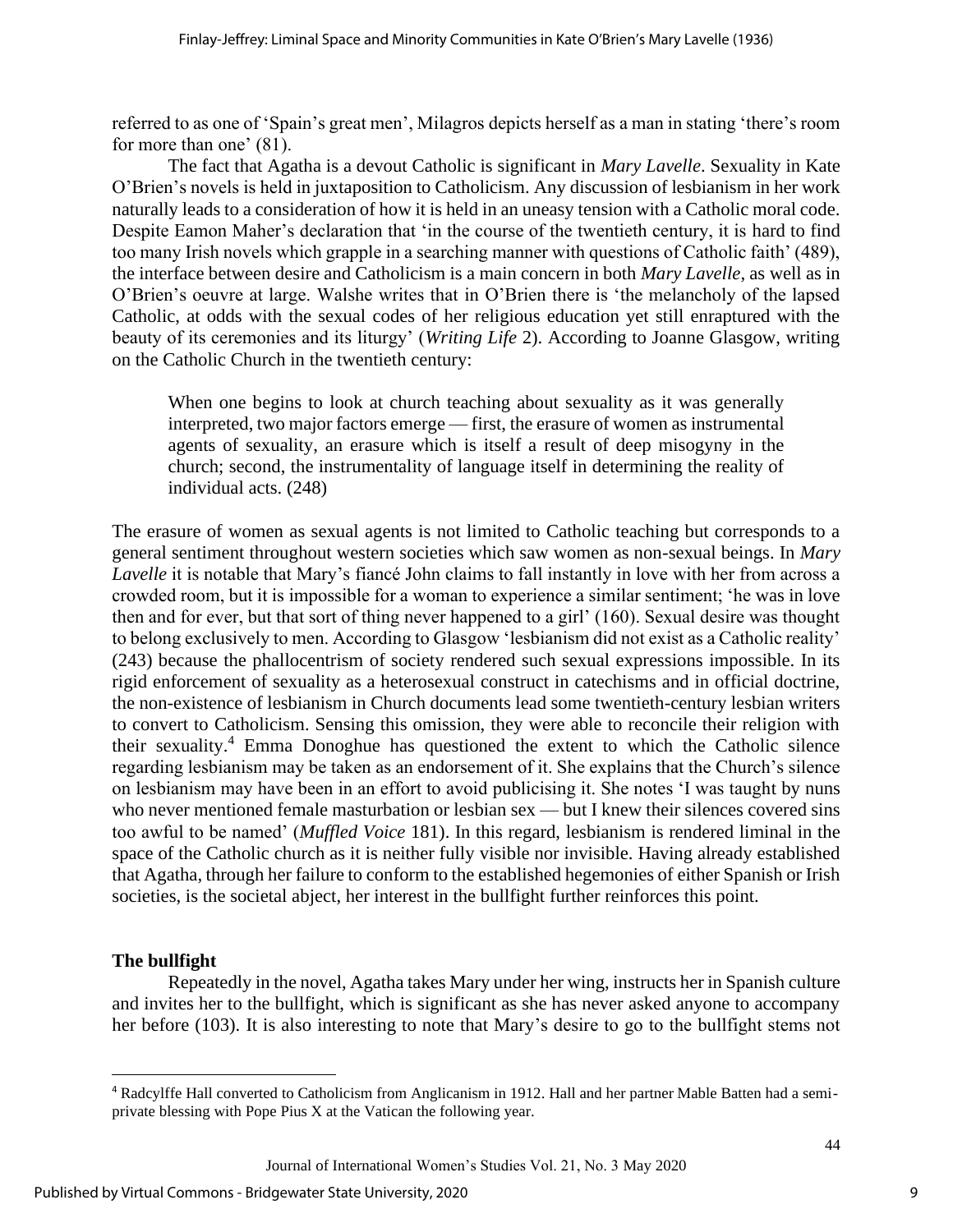only from a desire to explore Spain's cultural pursuits, but also to unsettle and surprise Agatha. Following her acceptance of Agatha's invitation:

She was somewhat gratified by the flicker of surprise on Conlan's face. She knew that her willingness to take Spain as she found it, and to like her findings, roused some kind of irritation in this woman. So perhaps her decision was only a shoddy bravado, but she felt all the terror of the brave as she made it. (95)

Significantly, in attending the bullfight Mary is transgressing the spaces normally associated with the governess, to the extent that the other governesses are ashamed that Agatha would extend an invitation to Mary (95). Attending the bullfight is shown to be Mary's first act of self-assertion and disobedience as she deliberately breaks the promise made to her fiancé that she wouldn't attend (92). The bullfight scene in *Mary Lavelle* is also highly sexualised. It is a space associated with transgression and masquerade, it is where upper class débutantes initiate their 'coming out', the matador is described as looking like a 'lovely toy' by Mary (98). The spatiality of the bullfight impacts upon Mary's desires. Amidst the heaving crowd Mary feels a mixture of shame and exhilaration (92). This is arguably a queer space as the bullfight alerts Mary to her desires; after the event she felt 'outside herself' and was 'more full of news of life's possible pain and senselessness and quixotry and barbarism and glory than anything ever before encountered by this girl' (101). The bullfight is described in a sexualised manner, the 'wound of the bullfight was in fact — though she had tried to forget and ignore it — the gateway through which Spain had entered in and taken her' (112).

The bullfight represents Mary's discovery of her sexual agency. Inspired by the courage of the matador (and perhaps the sacrificial bull), Mary finds the courage to follow her illicit desire for the married Juanito. Considering this, Dalsimer reads the bullfight as 'Mary's preparation for Juanito and for all that Spain will teach her' (36) as it foreshadows Mary and Juanito's sexual consummation which is described in a similarly brutal manner (269). Moreover, it is Agatha who invites her to the bullfight, therefore the discovery of her sexuality is facilitated by a lesbian. It is also significant that Mary's sexual awakening occurs in a quintessentially Spanish space which is considered transgressive (for an Irish woman). The transgressive space of the bullfight also leads Mary to think in ways that are associated with gender-transgression. During the bullfight:

Mary looked at Conlan. Her blue eyes were shining. The hungry, unbalanced face looked smooth and young. 'You might take her for a boy just now', Mary thought. (102)

These decidedly queer descriptions of Agatha are facilitated by the queer space of the bullfight. The bullfight also carries religious connotations. The sacrifice of the bull is related to the religious imagery that is employed following Mary's sex with Juanito. In this reading, Mary has sacrificed herself to her desires, or to Juanito. As such, after their intercourse, she is described as 'a broken, tortured Christian, a wounded saint Sebastian' (269). According to O'Donnell, Saint Sebastian holds a 'long queer genealogy, both as icon and fetish in Christian Europe. Oscar Wilde adopted the pseudonym Sebastian Melmoth on his release from prison' (83). These descriptions destabilise gender binaries by likening Mary to a male saint. The obvious reference to the homosexuality of Oscar Wilde as well as Saint Sebastian's connection to homosexuality also destabilise or 'queer' what is otherwise a very heterosexual act. Notably Mary's second trip to the bullfight is with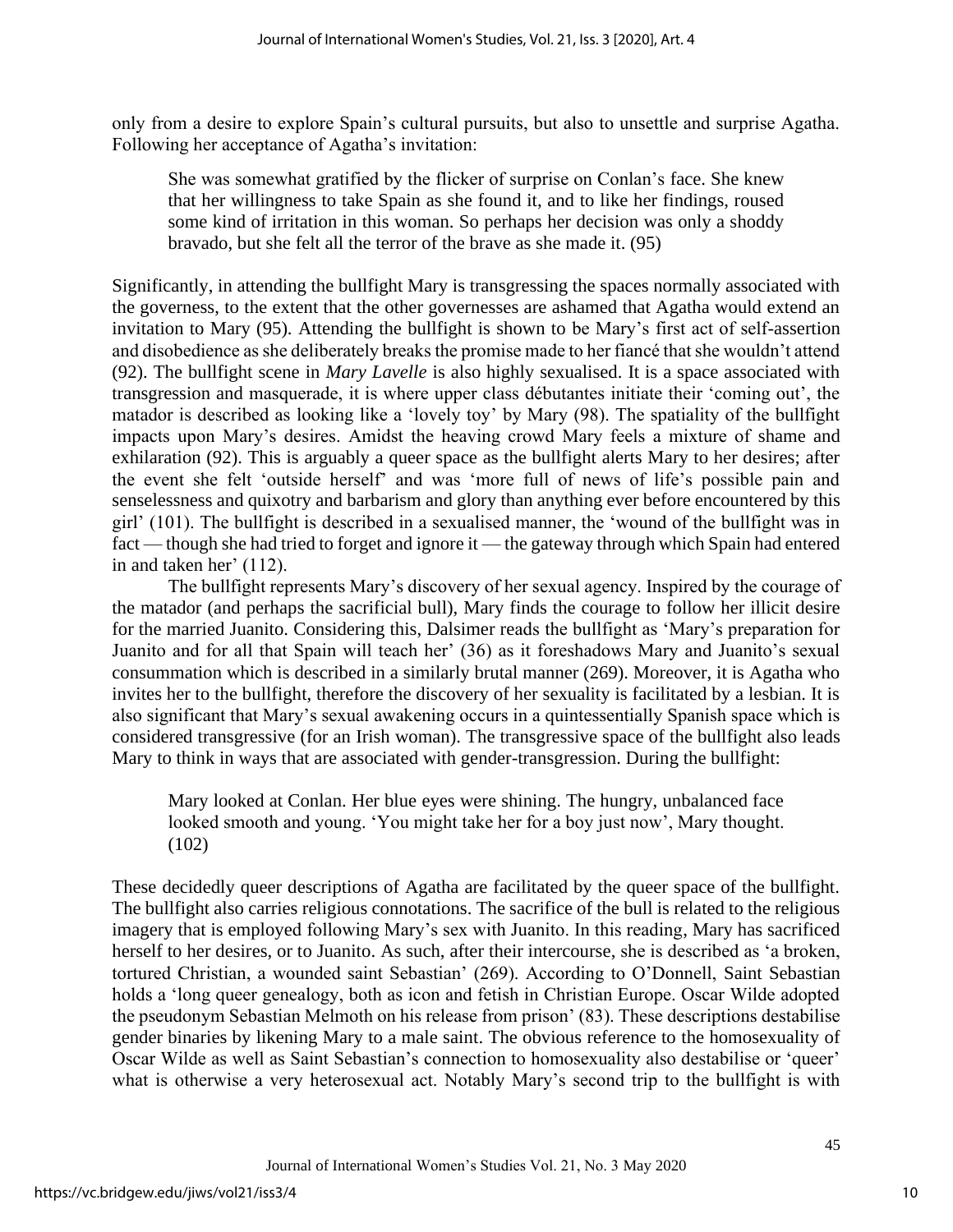Milagros, another nunnish and arguably queer character.<sup>5</sup> According to Pepe, Agatha 'understands' [the bullfight] like a Matador' (277) which further establishes the link between Agatha and the transgressive space of the bullfight. It is after the bullfight that Agatha eventually finds the agency to come out to Mary and admit that she harbours romantic feelings towards her (248). In this reading the bullfight could then be said to function as a queer space in the novel because it initiates a process whereby Mary and Agatha discover the agency to follow their non-normative desires.

### **Agatha's coming out**

It is interesting that, after the event, Mary recognises the transgressive power of the bullfight. In a later conversation with Agatha she is weary of discussing it as 'the bullfight was not a safe train of thought. It created uneasiness, suggested that life is perverse and tragic' (177). The bullfight is also a cogent incident in the development of *Mary Lavelle* because it reveals how Agatha reconfigures her concept of sin, which will later be revealed to be in contrast with her lesbian desires. After the event, Mary questions:

'I wonder why the Church doesn't make it a sin to go to the bullfight!' Mary looked down the river towards the mountains. 'I think it is a sin', she said slowly. Conlan laughed. 'Not for me until the church says so.' (104)

This is a telling disclosure which suggests that Agatha has discovered a technicality in Church teaching, implying that until the Church prohibits an action it is permissible. Upon learning of Mary's intention to leave Spain, Agatha's confesses her feelings to Mary:

'I like you the way a man would, you see. I can never see your face without wanting to touch you. I could look at your face forever. Every time O'Toole calls you "Alannah" I want to murder her. It's a sin to feel like that.' 'Oh, everything's a sin!'

'I knew it was wrong, but lately I've been told about it in confession. It's a very old and terrible vice.' (248)

It is significant that Agatha's disclosure occurs outside the Catholic Church, which again highlights how, because of her lesbianism, she is both physically and symbolically removed from full inclusion. During their conversation, Mary watches the 'baize door swing and swing again in the porch of San Geronimo and caught each time the gleam of the candles' (249). This is interesting considering a door is associated with liminality, because when entering/exiting a door, a threshold space is crossed. Thomassen writes that 'specific places [such as] thresholds (a doorway in a house, a line that separates holy from sacred in a ritual' (16) can be considered liminal. Similarly, the grille separating priest and penitent in the confession box is also a boundary between sacred and secular. The physical enclosed structure of the confessional box recalls the confined space of the closet which is befitting considering the already detailed association between the closet and religion. These physical spaces illustrate how Agatha is on the limen, or borderline, between inside

11

<sup>5</sup> In the 1998 film adaptation of *Mary Lavelle*, *Talk of Angels*, Milagros is repeatedly barred from attending the bullfight by her father, as it is deemed an inappropriate place for a young lady.

Journal of International Women's Studies Vol. 21, No. 3 May 2020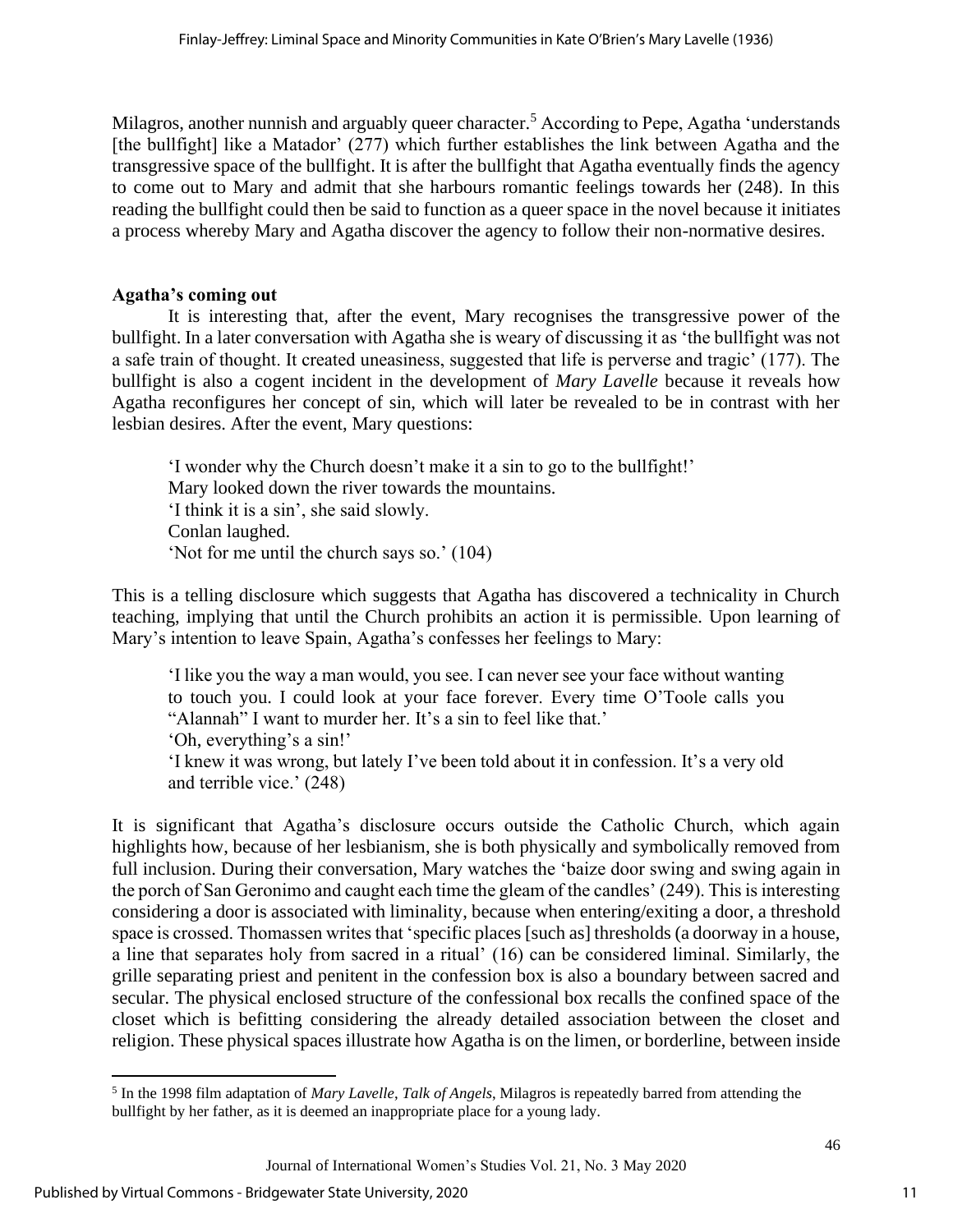and outside of her religion. Mary and Agatha's spatial location in this scene reflect their similar positioning as outsiders in relation to the morality of the Catholic church.

The ambiguity in this scene is notable. It is difficult to decipher if the 'sin' Agatha is referring to is in wanting to touch Mary or her anger towards O'Toole. What Agatha reconfigures as 'wrong' is the fact that her desire is physical; it is not the feelings themselves. Realising that her desire to touch Mary is somehow 'wrong', suggests her knowledge that the Church has condemned homosexuality. However, what is implied in this scene is that the action itself is sinful, but not the desire to commit the action. In this way, the liminal status of lesbianism in Catholic discourse offers her the freedom to discreetly recognise her sexuality, albeit within the binds of chastity. Through her liminal position on the periphery of the social boundary and as the social abject, Agatha has the power to challenge traditional gender and sexual roles. In doing so she 'can subvert entrenched nationalisms and open them up to a more fluid identity' (Ingman 178). In this regard Agatha exists in a space of queer liminality. Through her friendship with Agatha, Mary begins to question her culturally inherited Catholic morality — which she momentarily abandons in order to commit adultery with Juanito. After her confession:

[Agatha's] relationship with Mary had not suffered or been made painful. Instead a certain relaxation, even an affectionate, unspoken peace had entered it. For Mary had not been frightened or repulsed. Perhaps Juanito was right in calling her a pagan and her face Aphrodite's; certainly, now that feeling consumed her for him, her understanding of feeling in others, as for instance, in O'Toole and Pepe, was immediate and natural. So, though no word more of emotion was said between them, her voice and manner with Agatha had automatically become easier and more sisterly, not so much because Agatha fantastically and perversely loved *her* but because, like her, she was fantastically and perversely in love. Agatha felt this unuttered sympathy, and it made her reaction from her own confession less savage, easier to bear. (257-8)

It is interesting that following Agatha's confession their relationship becomes 'more sisterly' which could be interpreted as a double entendre, referring both to the familial bond and the bond between nuns, or sisters, that exists in a convent. This is a pertinent interpretation considering Agatha's similarity to nuns in the novel.

This discussion has shown that Mary and Agatha, as the societal abject, embody a queer liminality that allows them to engage in a process of refashioning accepted gender formations. In doing so, they question and revise Catholic morality. Agatha, the lesbian 'nun' fashions her own concept of sin and Catholicism. Arguably Mary has also embraced this queer liminality. The novel ends in another liminal space, with Mary boarding a train to return to Ireland to break off her engagement to John (299). Through her experience with the abject, Mary can accept other relationships that are deemed socially unacceptable. In this way, she challenges nationally validated norms, thus engaging in what Kristeva notes as women's capacity to subvert the homogeneity of the nation (40). Pepe and O'Toole's marriage, which is abhorrent and 'queer' (240) to the other governesses due to its class difference, is endorsed by Mary, who can see how 'natural' it is (240). Mary's own sin in committing adultery with a married man is likened to that of Agatha's love for Mary. Being both 'perversely' in love with someone who is unattainable in Catholic discourse, homosexual and heterosexual desire are shown as equally transgressive, a theme which is further explored in O'Brien's 1958 novel *As Music and Splendour.*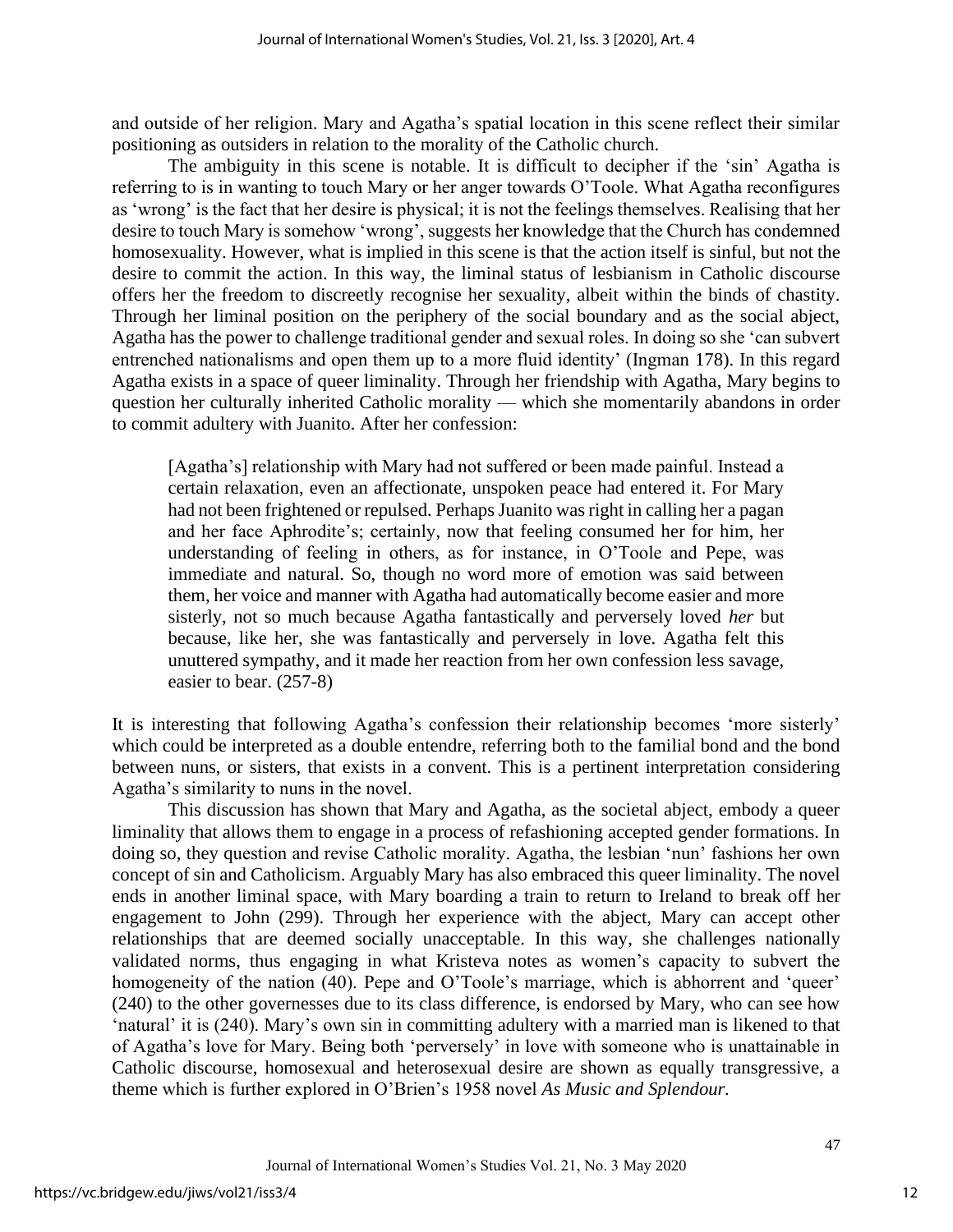# **References**

- Breen, Mary. "Something Understood? Kate O'Brien and *The Land of Spices*". O*rdinary People Dancing: Essays on Kate O'Brien.* Ed Éibhear Walshe*.* Cork: Cork University Press, 1993.
- Brown, Michael P. *Closet Space: Geographies of metaphor from the body to the globe*. London: Routledge, 2000.
- Casey, Eileen Moira. "The Lesbian in the House: Twentieth Century Irish Lesbian Fiction." PhD Diss. University of Connecticut, 2003.
- Castle, Terry. *The Apparitional Lesbian: Female Homosexuality and Modern Culture*. New York: Columbia University Press, 1993.
- *Censorship of Publications Act*, *1929*. Dublin: Oireachtas, 19 July 1929.
- Cullingford, Elizabeth. "Our Nuns are Not a Nation": Politicising the Convent in Irish Literature and Film." *Eire-Ireland* 41 (2006):9-39.
- Curb, Rosemary and Nancy Manahan. *Lesbian Nuns: Breaking Silence*. Tallahassee: Naiad Press, 1985.
- Dalsimer, Adele M. *Kate O'Brien: A Critical Study*. Dublin: Gill and Macmillan, 1990.
- Donoghue, Emma. "Out of Order": Kate O'Brien's Lesbian Fictions. O*rdinary People Dancing: Essays on Kate O'Brien.* Ed Eibhear Walshe*.* Cork: Cork University Press, 1993.
- **---** "Noises from the Woodshed: The Muffled Voice of Irish Lesbian Fiction." *Volcanoes and Pearl Divers*: *Essays in Lesbian Feminist Studies*. Ed Suzanne Raitte. London: Onlywomen Press, 1995.
- Faderman, Lillian. *Surpassing the Love of Men.* London: The Women's Press, 1985.
- Glasgow, Joanne. "What's a Nice Lesbian Like You Doing in the Church of Torquemada? Radclyffe Hall and Other Catholic Converts." *Lesbian Texts and Contexts: Radical Revisions*. Ed Karla Jay and Joanne Glasgow. New York: New York University Press, 1990.
- Gubermann, R.M*. Julia Kristeva: Interviews*. New York: Columbia University Press, 1996.
- Ingman, Heather. "Translating between Cultures: A Kristevan Reading of the Theme of the Foreigner in Some Twentieth-Century Novels by Irish Women". *The Yearbook of English Studies* 36 (2006):177-190.
- Kristeva, Julia. *Nations without Nationalism*. New York: Columbia University Press, 1993.
- Le Fanu, Sheridan. "Carmilla." *In a Glass Darkly*. 1872. Oxford: Oxford World's Classics, 1993.
- Madden, Ed. "Queering the Irish Diaspora: David Rees and Pádraig Rooney." *Eire-Ireland Journal of Irish Studies* 47 (2012):172-200.
- Maher, Eamon. "Tracing the Imprint: Catholicism in some Twentieth Century Irish Fiction." *Irish Quarterly Review* 100 (2011): 489-500.
- Mentxaka, Aintzane Legarreta. *Kate O'Brien and the Fiction of Identity*. Jefferson: McFarland, 2011.
- **---** "A Catholic Agnostic- Kate O'Brien". *Breaking the Mould: Literary Representations of Irish Catholicism*. Ed Eamon Maher and Eugene O'Brien. Oxford: Peter Lang, 2011.
- Miles, Robert. "Abjection, Nationalism and the Gothic." *The Gothic*. Ed Fred Botting. Suffolk: DS Brewer, 2001.
- O'Brien, Kate. *Mary Lavelle*. 1936. London: Virago Press, 2006.
- ---*The Land of Spices*. 1942. London: Penguin Books, 2005.
- ---*As Music and Splendour*. 1958. London: Penguin Books, 2005.